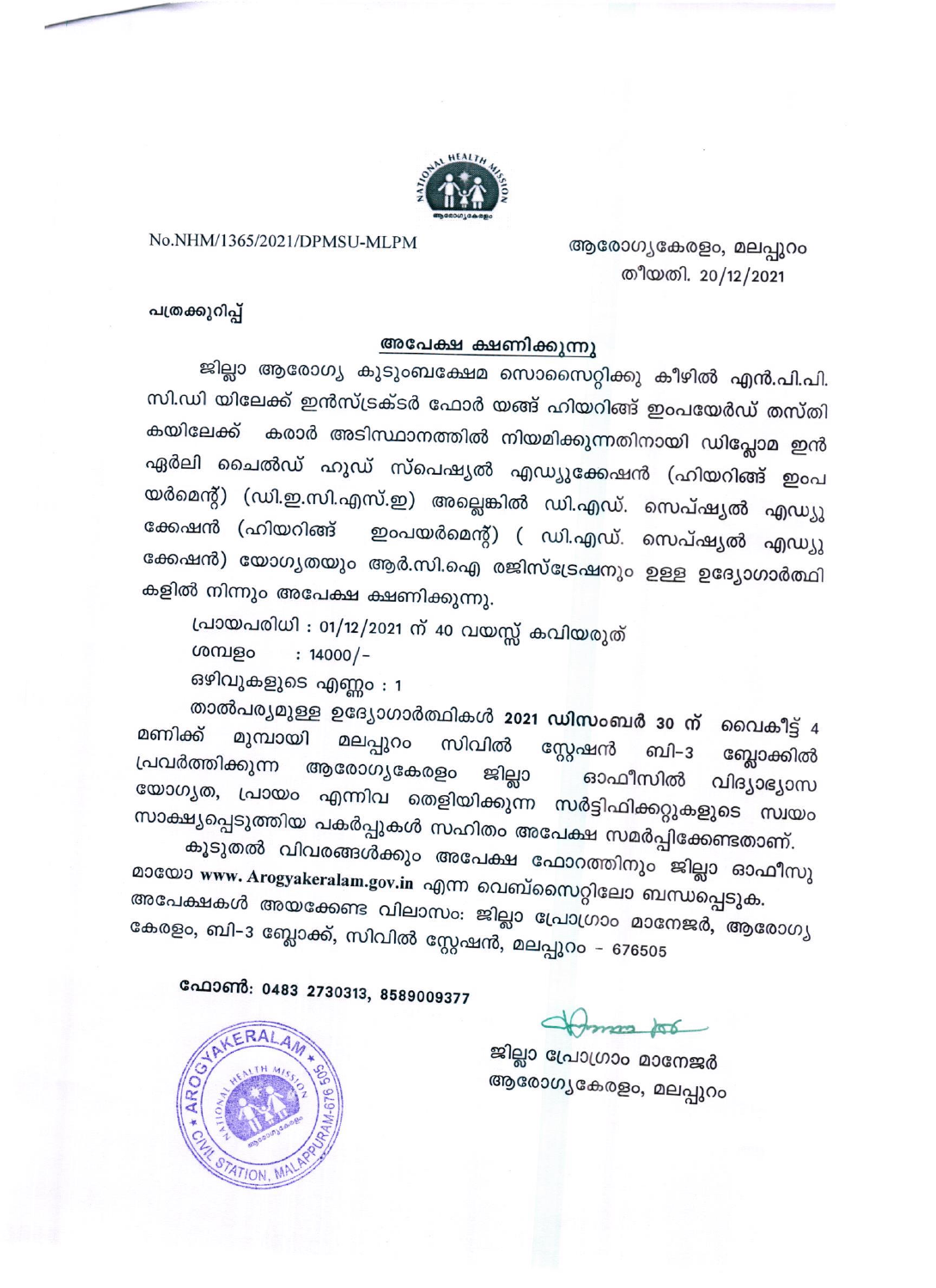

No.NHM/3174/2021/DPMSU-MLPM

ആരോഗ്യകേരളം, മലപ്പുറം തീയതി. 20/12/2021

പത്രക്കുറിപ്പ് :

### അപേക്ഷ ക്ഷണിച്ചു

ജില്ലാ ആരോഗ്യ കുടുംബക്ഷേമ സൊസൈറ്റിക്കു കീഴിൽ (ദേശീയ ആരോഗ്യ ദൗത്യം) മലപ്പുറം ജില്ലയിൽ ഡി.ഇ.ഐ.സി യിലേക്ക് (ഡിസ്ട്രിക്റ്റ് ഏർലി ഇന്റർവെൻഷൻ സെന്റർ) ഡെന്റൽ ഹൈജിനിസ്റ്റ് തസ്തികകയിലേക്ക് കരാർ അടിസ്ഥാനത്തിൽ നിയമിക്കുന്നതിനായി അപേക്ഷ ക്ഷണിക്കുന്നു. <u>ഡെന്റൽ ഹൈജിനിസ്റ്റ്</u>

| യോഗ്യത           | : ഡിപ്ലോമ ഇൻ ഡെന്റൽ ഹൈജിനിസ്റ്റ്           |
|------------------|--------------------------------------------|
| പ്രായപരിധി       | : 01/12/2021 ന് 40 വയസ്സ് കവിയരുത്.        |
| ശമ്പളം           | $: 14000/-$                                |
| പ്രവൃത്തി പരിചയം | : രണ്ടു വർഷത്തിൽ കുറയാത്ത പ്രവൃത്തി പരിചയം |

ഒഴിവുകളുടെ എണ്ണം : 1

ഉദ്യോഗാർത്ഥികൾ വിദ്യാഭ്യാസ യോഗ്യത, പ്രായം, പ്രവൃത്തി പരിചയം എന്നിവ തെളിയിക്കുന്നതിനുള്ള സർട്ടിഫിക്കറ്റുകളുടെ സ്വയം സാക്ഷ്യപ്പെടു ത്തിയ പകർപ്പുകൾ സഹിതം 2021 ഡിസംബർ 30 ന് വൈകീട്ട് 4 മണിക്ക് മുമ്പായി മലപ്പുറം സിവിൽ സ്റ്റേഷൻ ബി-3 ബ്ലോക്കിൽ പ്രവർത്തിക്കുന്ന ആരോഗ്യകേരളം ജില്ലാ ഓഫീസിൽ നേരിട്ടോ, അല്ലെങ്കിൽ താഴെ പറയുന്ന വിലാസത്തിൽ തപാൽ മുഖേനയോ അപേക്ഷ സമർപ്പിക്കേണ്ടതാണ്.

കൂടുതൽ വിവരങ്ങൾക്കും, അപേക്ഷ ഫോറത്തിനും ജില്ലാ ഓഫീസുമായോ, www.arogyakeralam.gov.in എന്ന വെബ്സൈറ്റിലോ ബന്ധപ്പെടുക.

അപേക്ഷകൾ അയക്കേണ്ട വിലാസം: ജില്ലാ പ്രോഗ്രാം മാനേജർ, ആരോഗ്യ കേരളം, ബി-3 ബ്ലോക്ക്, സിവിൽ സ്റ്റേഷൻ, മലപ്പുറം - 676505

ഫോൺ: 0483 2730313, 8589009377

ആരോഗ്യകേരളം, മലപ്പുറം